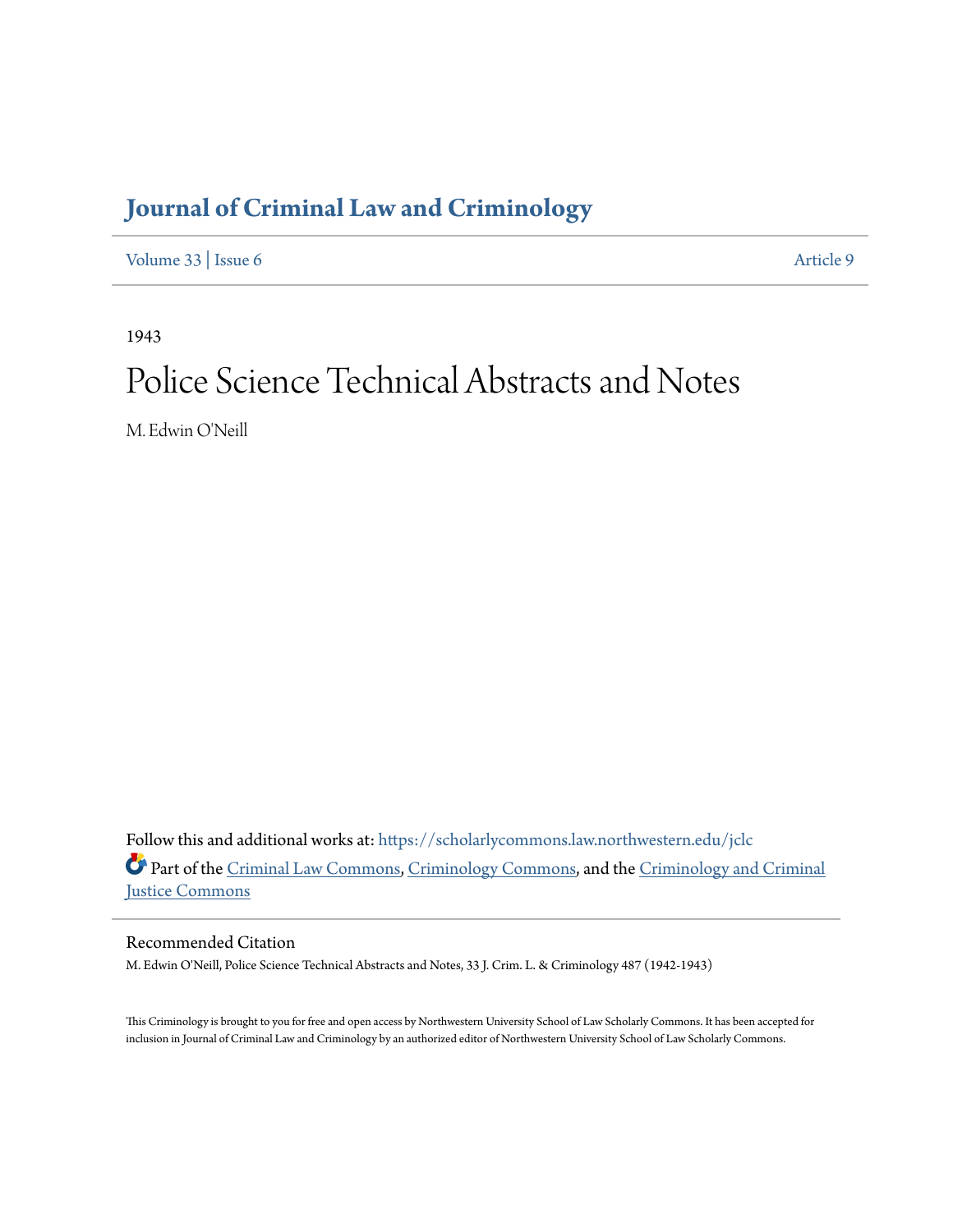### POLICE **SCIENCE TECHNICAL** ABSTRACTS **AND NOTES**

## M. Edwin O'Neill

#### The Reliability of the Identification of the Human Voice

Investigators, as well as lawyers and other workers in the field of scientific crime detection have many viewpoints with respect to the indentification of the human voice **by** witnesses. Psychologists have long felt that the reliability of court procedure with reference to identification of voices is open to serious question from a psychological point of view. Unfortunately, however, psychologists have not concerned themselves with the study of voice identification in any of their many studies on fidelity of report. Perhaps the most dramatic case with respect to that problem of voice identification occurred at the time of the Hauptmann trial. (State v. Hauptmann. Atlantic Rep., **1935, 180, 809-829.)** The court procedure followed in this case with regard to voice identification, although consistent with established legal precedent was, in the minds of some psychologists, to be questioned from a psychological standpoint. Sworn testimony of positive identification of the defendant **by** his voice almost three years after the offense was committed was accepted **by** the court as material evidence against the defendant. **If** voice identification is important and if the present practices are unsatisfactory from a psychological standpoint, we may well ask "Why do not competent psychologists interest themselves in this pertinent and timely problem?" The answer is that such a study in that direction has been taken **by** Professor Frances McGehee, in her article "The Reliability of the Identification of the Human Voice" appearing in the *Journal of General Psychology.'*

Assuming that it is possible to recognize an unfamiliar voice after a considerable interval of time has elapsed, to what extent or with what frequency can unfamiliar voices be recognized? The answer to this question should be of aid in determining how much value may be attached to the recognition of a voice as evidence.

Professor McGehee used two kinds of subjects in this experimentreaders and auditors (listeners). **A** total of 740 auditors were used of which **554** were men and 186 were women. A paragraph of fifty-six words was read once behind a screen placed inside the room so that the reader could enter and leave unobserved by the auditors. The reader was unknown to the group. The readings were divided into, first: initial reading, and second, subsequent reading. On the initial reading, the number of readers varied from one to five. The subsequent readings were after periods of time varying from one day to five months. The method of checking the voice recognition was: (a) to have a selection read by five different readers, only one of which had been heard previously and the subjects would indicate the number corresponding to the previously heard reader, and (b) four readers would read a selection which had been read by these four and the missing fifth. The subjects were instructed to indicate the number of the missing voice. Various modifications such as disguised voices and foreign voices were studied. The subjects were also questioned as to methods of making judgments as well as attested recognition of the voice, that is, whether they would be willing to swear that they recognized one of the voices which they had heard on only one other occasion.

**<sup>1</sup>** McGehee, Frances, "The Reliability of the Identification of the Human Voice" Journal of General Psychology-17:249-271 **(1937).**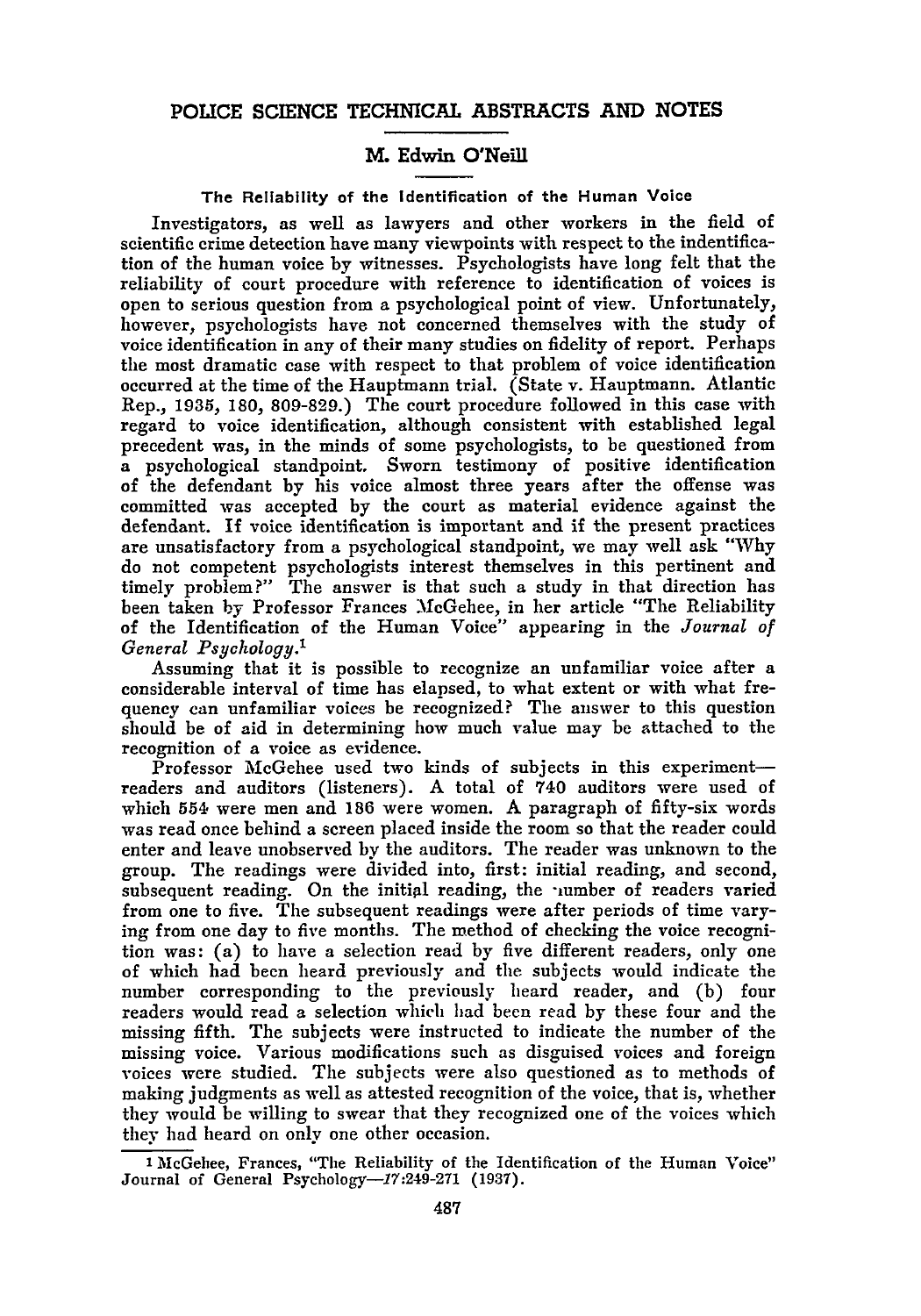Since the study of voice recognition is a problem upon which no experimentation has been done to any considerable extent, Dr. McGehee cautions the reader to avoid any hasty generalization from her findings. However, these findings should be of great interest to workers in the field of scientific crime detection, as well as those concerned with evidence of a legal nature. To the question "to what extent are unfamiliar voices recognized after varying intervals of time," the findings were that the percentage of auditors recognizing an unfamiliar voice when it recurs in a series of other unfamiliar voices, decreases as the length of time increases between the first and second occurrence. Over 83% of the auditors recognized an unfamiliar voice within a day or two of first hearing it. After three months, only **35%** recognized an unfamiliar voice, while only **131%** were able to do so after five months. When the number of readers is increased in the initial series, the percentage of recognition by the auditors decreases. When one of two voices heard by the group initially recurred two days later in a series of five unfamiliar voices,  $77\%$  of the listeners recognized it. However, when the number of the voices in the initial series was increased to five, only *46%* of the listeners were able to recognize the recurring voice, and when the interval between an initial occurrence and subsequent recognition was extended to one week, only 8% were able to select the recurring voice. Changing the voice pitch seemed to be a good method of disguising it since approximately 13% of the voices recognized were disguised by this method.

On unfamiliar foreign (German) voice was recognized **by** approximately the same percentage of auditors as an unfamiliar American voice when each occurred under similar conditions. The German voice was the second in a series of five foreign voices, including another German, a Chinese, a Greek and a Russian. It was confused more frequently with the Chinese voice than with the other German voice.

"The reliability of court procedure in accepting testimony of positive identification of a defendant by his voice, in consideration of the length of time interval and the common fallibility of memory, would seem to be relatively low in the light of the present experiments designed to test the validity of such a procedure. The percentage of individuals who were unable to recognize an unfamiliar voice, increased-from **17** per cent after one day to **87** per cent after five months. A great many factors enter into the identification of a voice when it is required in legal procedure, which yet remain to be attacked by experimental investigation. These factors require special consideration: (a) the conditions under which the voice of an unseen person is originally heard, i.e., whether over the telephone or, under more startling or unusual conditions, in the dark; (b) the strength of motivating factors which contribute to the degree of attention manifested by the auditors; (c) the manner in which the voice is heard, i.e., whether intentionally or incidentally, with or without reference to subsequent identification."

Chicago Police **JOSEPH** W. **HARVEY**

Scientific Crime Detection Laboratory

#### **A** Transmitted Light Box for Document Photography

Transmitted light photography of documents with a camera on a horizontal mount presents a tedious and time consuming problem without some adequate device for holding and adjusting the document and providing for sufficient and properly diffused light passing through the paper. The accompanying illustration shows such an apparatus, which has been found highly serviceable and easy to manipulate. The principal points in favor